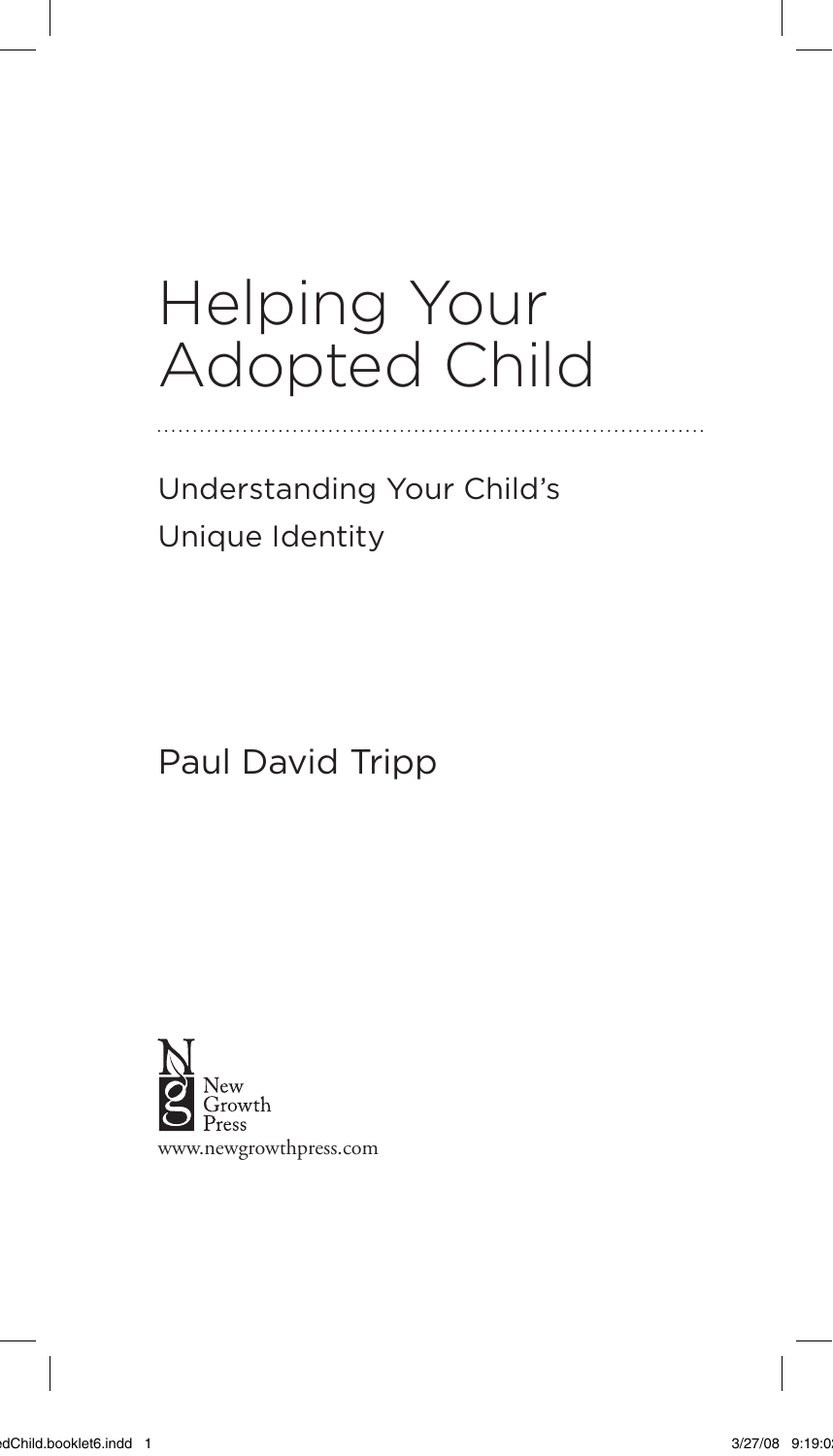I will never forget that day. Our whole family waited in anxious anticipation at the gate reserved for us at the Philadelphia airport. All of a sudden she arrived. The adoption agency representative carried her, face forward, towards us. She was just four months old and had never seen us before, but she smiled from ear to ear. The agency worker placed her in my wife's waiting arms, and we all crumbled into a pool of emotion.

That precious package is now twenty-five years old. The journey of adoption hasn't always been easy, but we are very thankful we made this important choice, and there is absolutely no doubt she is too!

Deciding to be God's agent in the forming of a human soul is one of the most important decisions you will ever make. And it's even more amazing to open your home and heart to a child who is unable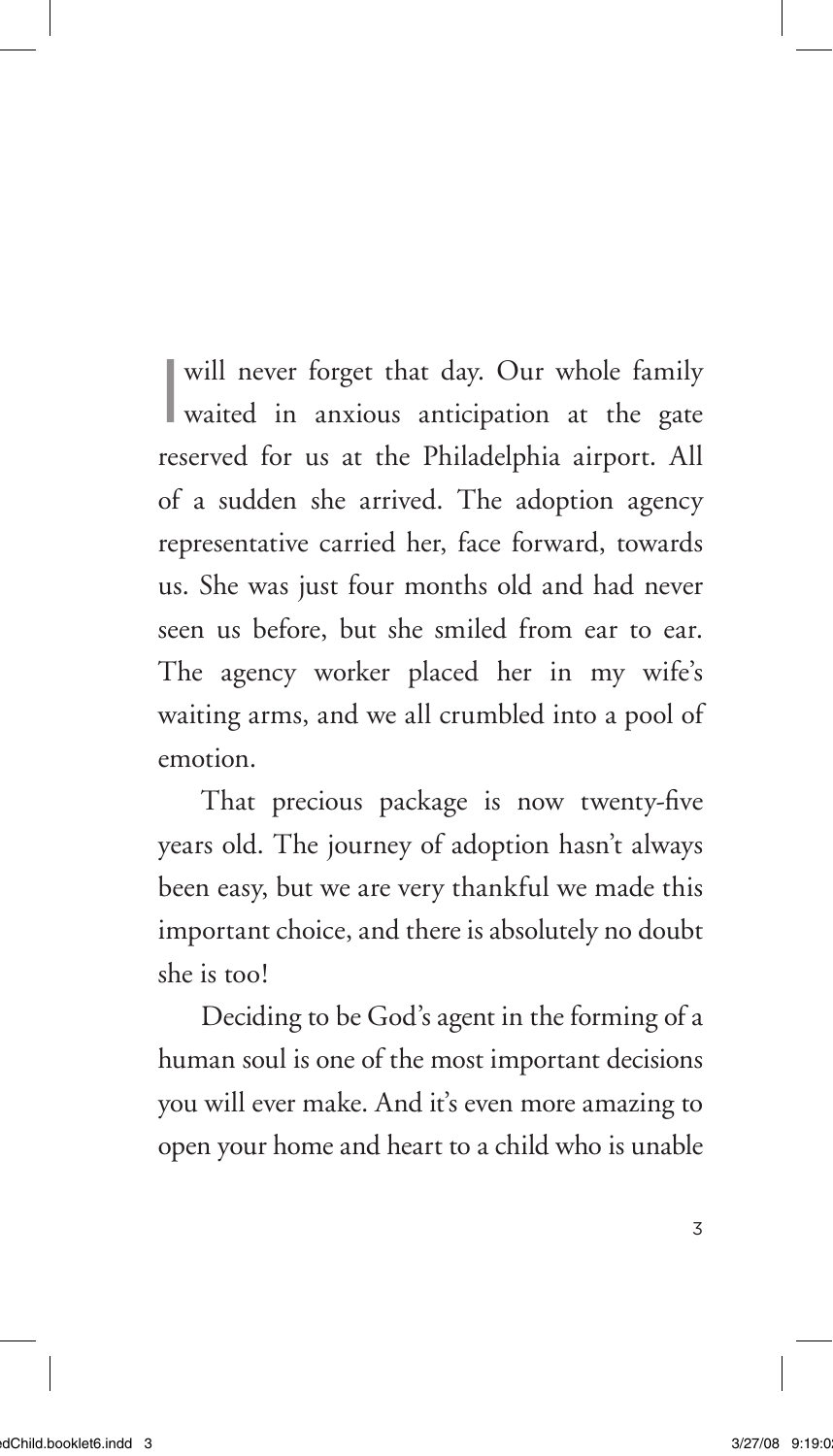Helping Your Adopted Child

to be nurtured by his biological parents. Yet, for all of its beauty, adoption also has significant challenges. Understanding your adopted child from God's perspective will allow you to face those challenges by faith and with hope. Take a moment to read this book. It will help you to think biblically about the choice you made and give you direction on how you can help your adopted child.

## In God's Eyes You Are Doing a Good Thing

Defending, loving, nurturing, and providing for a homeless child is very close to the heart of God. It's a concrete expression of the love he has for us and the love he calls us to have for others. God describes himself as a "father to the fatherless" (Psalm 68:5); he tells us to "defend the cause of the fatherless" (Isaiah 1:17); and he uses his people's unwillingness to "plead the case of the fatherless" (Jeremiah 5:28), as evidence of how sinful they had become.

Why is this important to remember? It's